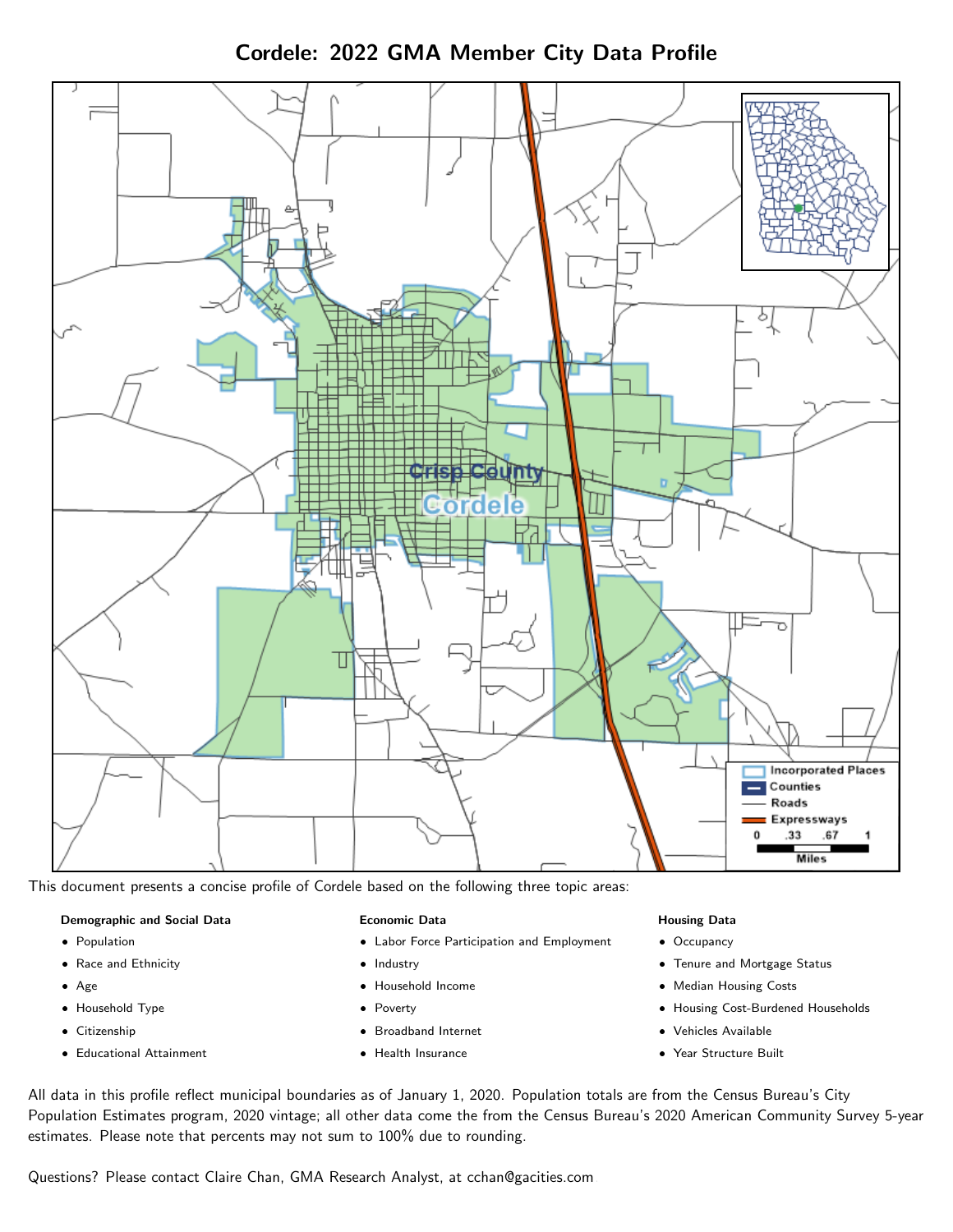# Cordele: Demographic and Social





**Citizenship** 



Source: American Community Survey, 2020 5-year estimates, table B05002 Source: American Community Survey, 2020 5-year estimates, table B15002



Source: U.S. Census Bureau, City Population Estimates, 2020 vintage Source: American Community Survey, 2020 5-year estimates, table B03002

# Household Type



Source: American Community Survey, 2020 5-year estimates, table B01001 Source: American Community Survey, 2020 5-year estimates, table B11001

#### Educational Attainment



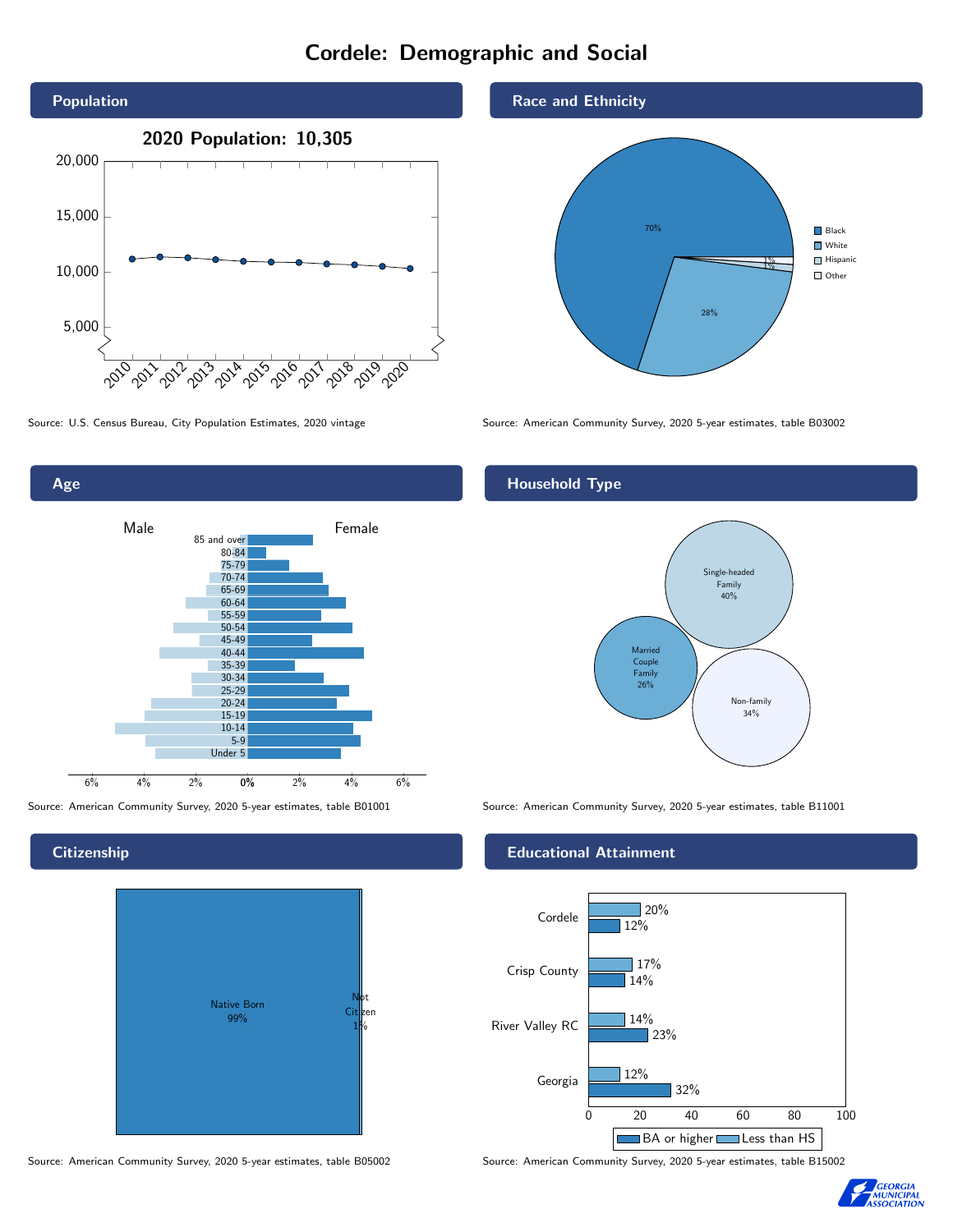# Cordele: Economic



Source: American Community Survey, 2020 5-year estimates, table B23001 Note: Unemployment rate is based upon the civilian labor force.

# Industry

| Agriculture, forestry, fishing and hunting, and mining      | $1\%$ |
|-------------------------------------------------------------|-------|
| Construction                                                | 2%    |
| Manufacturing                                               | 8%    |
| <b>Wholesale Trade</b>                                      | $1\%$ |
| Retail Trade                                                | 23%   |
| Transportation and warehousing, and utilities               | 3%    |
| Information                                                 | $1\%$ |
| Finance and insurance, real estate, rental, leasing         | 3%    |
| Professional, scientific, mgt, administrative, waste mgt    | 5%    |
| Educational services, and health care and social assistance | 27%   |
| Arts, entertainment, recreation, accommodation, food        | 15%   |
| service                                                     |       |
| Other services, except public administration                | 5%    |
| Public administration                                       | 7%    |

Source: American Community Survey, 2020 5-year estimates, table C24030



Source: American Community Survey, 2020 5-year estimates, tables B19013 and B19025 Source: American Community Survey, 2020 5-year estimates, table B17010



## **Health Insurance**



Source: American Community Survey, 2020 5-year estimates, table B28002 Source: American Community Survey, 2020 5-year estimates, table B18135



#### Poverty